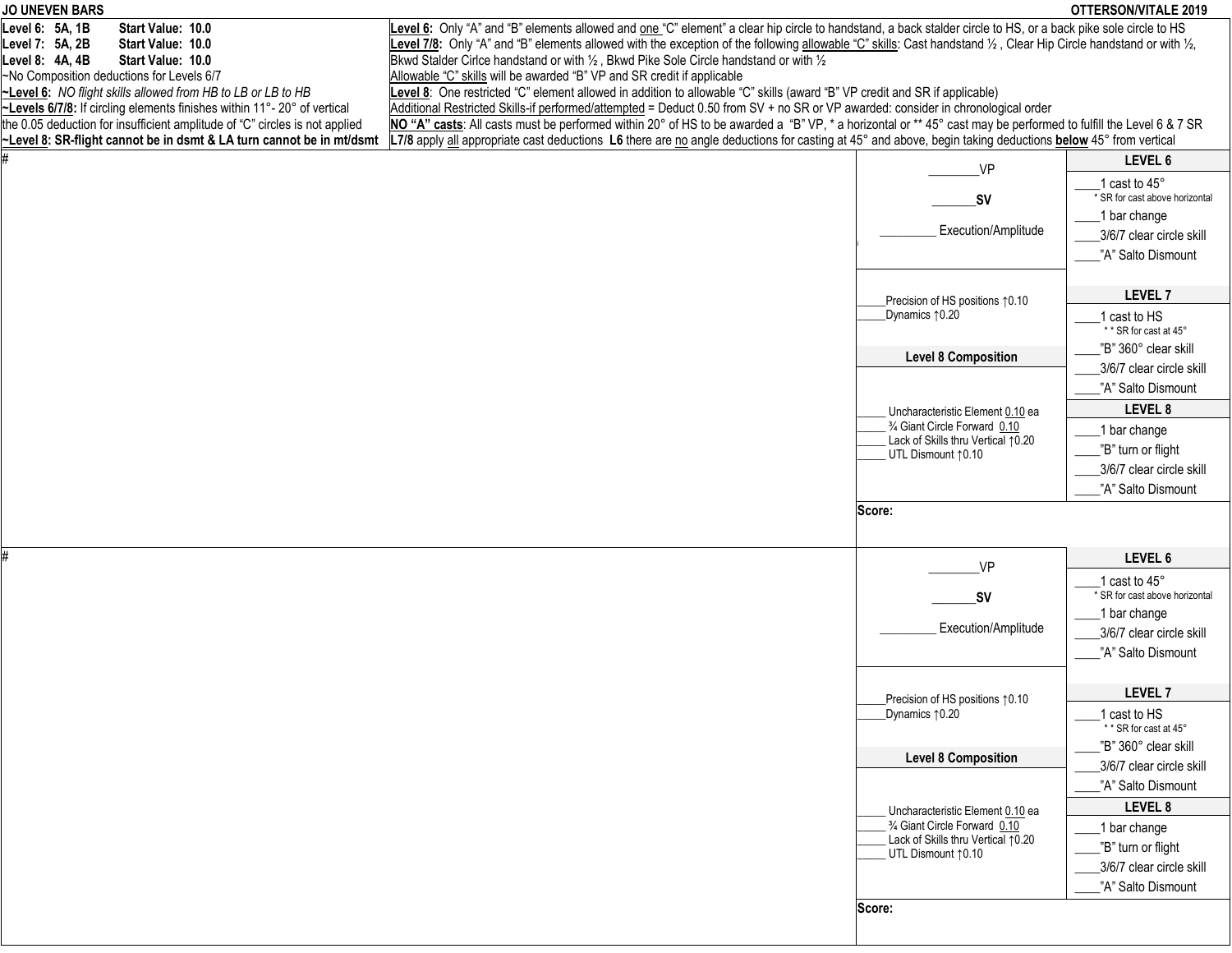| JO BALANCE BEAM                                                                                                                                                                                                         |                                                                                                                                                                                                                                                                                                                                                                                                                                                                                                                                                                          |                                                                                                  | OTTERSON/VITALE 2019                                            |
|-------------------------------------------------------------------------------------------------------------------------------------------------------------------------------------------------------------------------|--------------------------------------------------------------------------------------------------------------------------------------------------------------------------------------------------------------------------------------------------------------------------------------------------------------------------------------------------------------------------------------------------------------------------------------------------------------------------------------------------------------------------------------------------------------------------|--------------------------------------------------------------------------------------------------|-----------------------------------------------------------------|
| Time 1:15*<br>Level 6: 5A, 1B<br>Start Value: 10.0<br><b>Time 1:20</b><br>Level 7: 5A, 2B<br>Start Value: 10.0<br><b>Time 1:30</b><br>Level 8: 4A, 4B<br>Start Value: 10.0<br>~No Composition deductions for Levels 6/7 | Level 6: Only "A" and "B" elements allowed. No "C" skills allowed-if performed or attempted= Deduct 0.50 (from SV), it will not receive VP or SR credit<br>Level 7: Only "A" and "B" elements plus ONE "C" Dance element allowed. (Award "B" VP and SR credit if applicable)<br>Level 8: Only "A" and "B" elements plus "C" dance elements allowed. ONE restricted "C" element allowed. (Award "B" VP credit and SR if applicable)<br>Additional Restricted Skills-attempted or performed = Deduct 0.50 (from SV) + no SR or VP awarded: consider in chronological order |                                                                                                  |                                                                 |
| ~Split Leap/Jump: Must start and finish on beam, if front leg bent or<br>or switch wolf performed no SR awarded<br>*Level 6 short exercise > :30sec CJ deduct 0.50 from avg if 10.0 SV                                  | Level 6: Non flight Acro series OR Acro flight element/series MUST be from Group 5/6/7 not to include mount or dismount<br>Level 7: Acro series on Beam (w/ w/o flight) & Flight skill—Flight skill may be isolated or performed in the series—if missing one or both deduct 0.50 for missing SR<br>Level 6/7: HS w/o turn must be held 2 sec to award VP. Level 8: May not use hold element as 1 <sup>st</sup> skill in acro series                                                                                                                                     |                                                                                                  |                                                                 |
|                                                                                                                                                                                                                         |                                                                                                                                                                                                                                                                                                                                                                                                                                                                                                                                                                          | <b>VP</b>                                                                                        | LEVEL 6                                                         |
|                                                                                                                                                                                                                         |                                                                                                                                                                                                                                                                                                                                                                                                                                                                                                                                                                          | _SV                                                                                              | Non flight Acro Series<br><b>OR</b> Acro Flight (Iso or Series) |
|                                                                                                                                                                                                                         |                                                                                                                                                                                                                                                                                                                                                                                                                                                                                                                                                                          | Execution/Amplitude                                                                              | 180° Leap/Jump                                                  |
|                                                                                                                                                                                                                         |                                                                                                                                                                                                                                                                                                                                                                                                                                                                                                                                                                          | Concentration Pause 2 sec 0.10 ea                                                                | Full Turn<br>"A" Salto/Aerial Dsmt                              |
|                                                                                                                                                                                                                         |                                                                                                                                                                                                                                                                                                                                                                                                                                                                                                                                                                          | More than 2 sec 0.20 ea<br>Artistry 10.30<br>Dynamics 10.20<br>Rhythm 10.20 _____ Footwork 10.20 | <b>LEVEL 7</b>                                                  |
|                                                                                                                                                                                                                         |                                                                                                                                                                                                                                                                                                                                                                                                                                                                                                                                                                          | <b>L8 Composition</b>                                                                            | Acro Series (w/w/o flight)<br>& Acro Flight (Iso or Series)     |
|                                                                                                                                                                                                                         |                                                                                                                                                                                                                                                                                                                                                                                                                                                                                                                                                                          | No bkwd & fwd/sdwd Acro 0.10<br>if only in dismount 0.05                                         | 180° Leap/Jump<br>Full Turn                                     |
|                                                                                                                                                                                                                         |                                                                                                                                                                                                                                                                                                                                                                                                                                                                                                                                                                          | $>2$ wolf/tuck 0.1 or $>2$ straddle 0.1<br>->2 pivot turns 0.10                                  | "A" Salto/Aerial Dsmt<br>LEVEL 8                                |
|                                                                                                                                                                                                                         |                                                                                                                                                                                                                                                                                                                                                                                                                                                                                                                                                                          | Lack of Dance Series 0.20<br>UTL Acro 10.20<br>UTL Dance 10.20                                   | Acro Series (1 flight)                                          |
|                                                                                                                                                                                                                         |                                                                                                                                                                                                                                                                                                                                                                                                                                                                                                                                                                          | UTL Dismount 10.10<br>Insufficient Level changes 10.10                                           | 180° Leap/Jump<br>Full Turn                                     |
|                                                                                                                                                                                                                         |                                                                                                                                                                                                                                                                                                                                                                                                                                                                                                                                                                          | Insuff Use of BB spatially 10.10<br>Choreo fwd, sdwd, bkwd 1 0.10                                | "A" Salto/Aerial Dsmt                                           |
|                                                                                                                                                                                                                         |                                                                                                                                                                                                                                                                                                                                                                                                                                                                                                                                                                          | Score:                                                                                           |                                                                 |
|                                                                                                                                                                                                                         |                                                                                                                                                                                                                                                                                                                                                                                                                                                                                                                                                                          | VP                                                                                               | LEVEL 6                                                         |
|                                                                                                                                                                                                                         |                                                                                                                                                                                                                                                                                                                                                                                                                                                                                                                                                                          | _SV                                                                                              | Non flight Acro Series<br><b>OR</b> Acro Flight (Iso or Series) |
|                                                                                                                                                                                                                         |                                                                                                                                                                                                                                                                                                                                                                                                                                                                                                                                                                          | Execution/Amplitude                                                                              | 180° Leap/Jump<br>Full Turn                                     |
|                                                                                                                                                                                                                         |                                                                                                                                                                                                                                                                                                                                                                                                                                                                                                                                                                          | Concentration Pause 2 sec 0.10 ea<br>More than 2 sec 0.20 ea                                     | "A" Salto/Aerial Dsmt                                           |
|                                                                                                                                                                                                                         |                                                                                                                                                                                                                                                                                                                                                                                                                                                                                                                                                                          | Artistry ↑0.30<br>Dynamics ↑ 0.20                                                                | <b>LEVEL 7</b>                                                  |
|                                                                                                                                                                                                                         |                                                                                                                                                                                                                                                                                                                                                                                                                                                                                                                                                                          | Rhythm $\uparrow$ 0.20 __<br>Footwork 10.20<br><b>L8 Composition</b>                             | Acro Series (w/w/o flight)<br>& Acro Flight (Iso or Series)     |
|                                                                                                                                                                                                                         |                                                                                                                                                                                                                                                                                                                                                                                                                                                                                                                                                                          | No bkwd & fwd/sdwd Acro 0.10<br>if only in dismount 0.05                                         | 180° Leap/Jump<br>Full Turn                                     |
|                                                                                                                                                                                                                         |                                                                                                                                                                                                                                                                                                                                                                                                                                                                                                                                                                          | $>2$ wolf/tuck 0.1 or $>2$ straddle 0.1<br>->2 pivot turns 0.10                                  | "A" Salto/Aerial Dsmt                                           |
|                                                                                                                                                                                                                         |                                                                                                                                                                                                                                                                                                                                                                                                                                                                                                                                                                          | Lack of Dance Series 0.20<br>UTL Acro 10.20                                                      | LEVEL 8                                                         |
|                                                                                                                                                                                                                         |                                                                                                                                                                                                                                                                                                                                                                                                                                                                                                                                                                          | UTL Dance 10.20                                                                                  | Acro Series (1 flight)                                          |
|                                                                                                                                                                                                                         |                                                                                                                                                                                                                                                                                                                                                                                                                                                                                                                                                                          | UTL Dismount 10.10<br>Insufficient Level changes 10.10                                           | 180° Leap/Jump<br>Full Turn                                     |
|                                                                                                                                                                                                                         |                                                                                                                                                                                                                                                                                                                                                                                                                                                                                                                                                                          | Insuff Use of BB spatially 10.10<br>Choreo fwd. sdwd. bkwd 1 0.10                                | "A" Salto/Aerial Dsmt                                           |
|                                                                                                                                                                                                                         |                                                                                                                                                                                                                                                                                                                                                                                                                                                                                                                                                                          | Score:                                                                                           |                                                                 |
|                                                                                                                                                                                                                         |                                                                                                                                                                                                                                                                                                                                                                                                                                                                                                                                                                          |                                                                                                  |                                                                 |